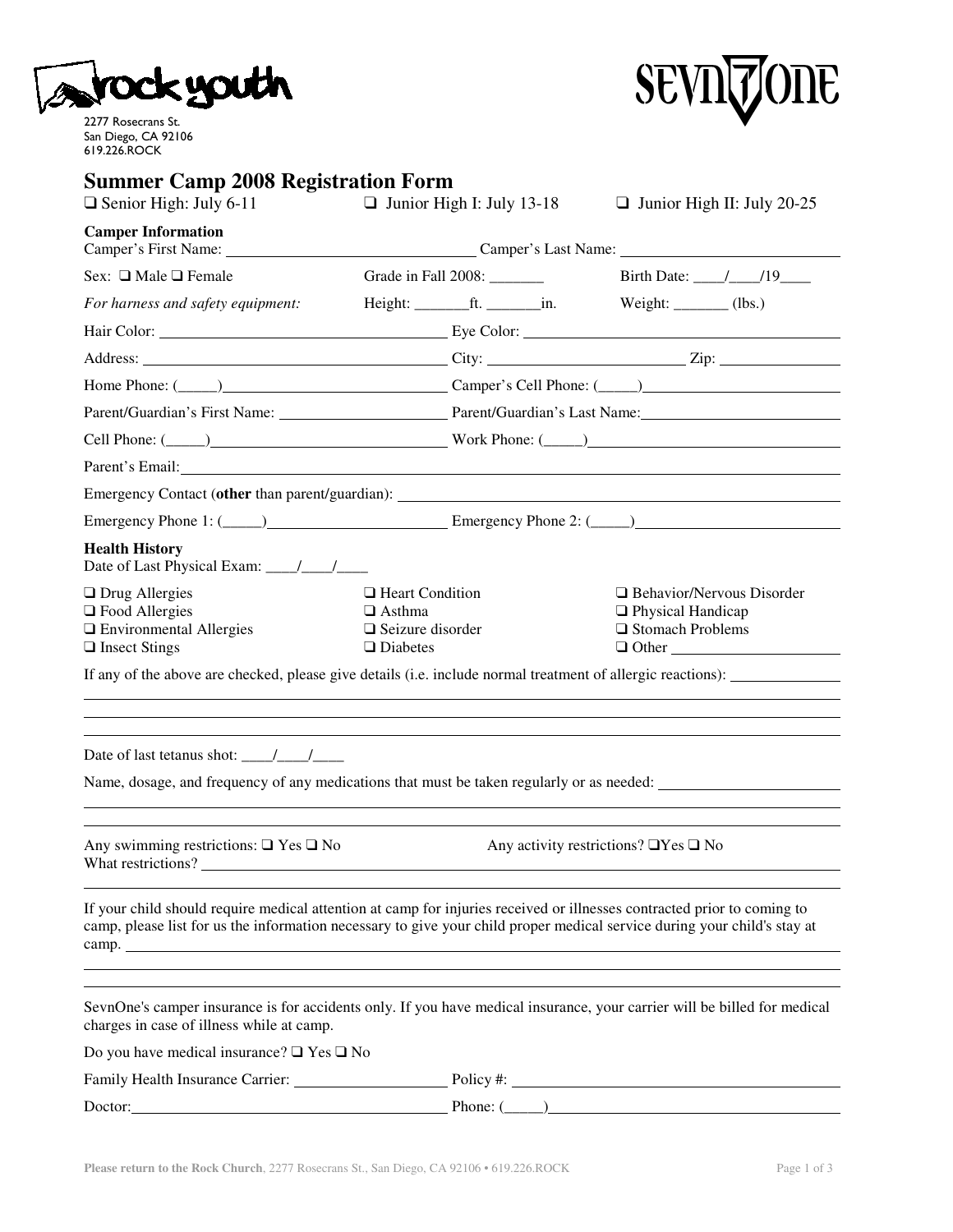## **Medical Release**

In the event I cannot be reached in an emergency during the camp dates as shown on this form, I hereby give my permission to the physician or dentist selected by SevnOne to hospitalize, to secure proper treatment and/or order an injection, anesthesia, or surgery for my child as deemed necessary. I also authorize the first aid attendant on duty at SevnOne Christian Camp to administer medical aid as required for illness or injury under a physician's orders. The signature of the parent or guardian below is intended to serve as a medical release.

I hereby give permission for my child, \_\_\_\_\_\_\_\_\_\_\_\_\_\_\_\_\_\_\_\_\_\_\_\_\_\_\_\_\_\_ to receive any medication listed below on this form as deemed necessary by the Registered Nurse. I have checked those medications I wish to be made available to my child. I understand that generic equivalent medications will be used in place of more expensive brand-name items.

**Headache, Fever, Muscle Aches, Pain, or Menstrual Cramps Bites, Stings, or Rashes Sore Throat** ❑ Acetaminophen (i.e.: Tylenol) ❑ Anti-Itching Lotion (i.e.: Calamine) ❑ Throat Lozenges ❑ Ibuprofen (i.e.: Advil) ❑ Anti-Itching Cream (i.e.: 1% Hydrocortisone) ❑ Topical Anesthetic (i.e.: Medicaine) Upset Stomach Mild Allergic Reactions Coughs ❑ Antacid (i.e.: Tums or Maalox) ❑ Diphenhydramine (i.e.: Benadryl) ❑ Cough drops

Please check any medication you wish to be made available to your child (if any):

I understand that the medications I have checked will be administered by the staff at Camp SevnOne/ The Rock Church in accordance with their established protocols.

## ❑ **I do not want any medication given to my child.**

| Parent/Guardian's signature                            |  |
|--------------------------------------------------------|--|
| (You may sign your own Release if you are 18 or older) |  |

Relationship to Camper

Print name: Spouse's Name: Date: \_\_\_\_/\_\_\_\_/2008